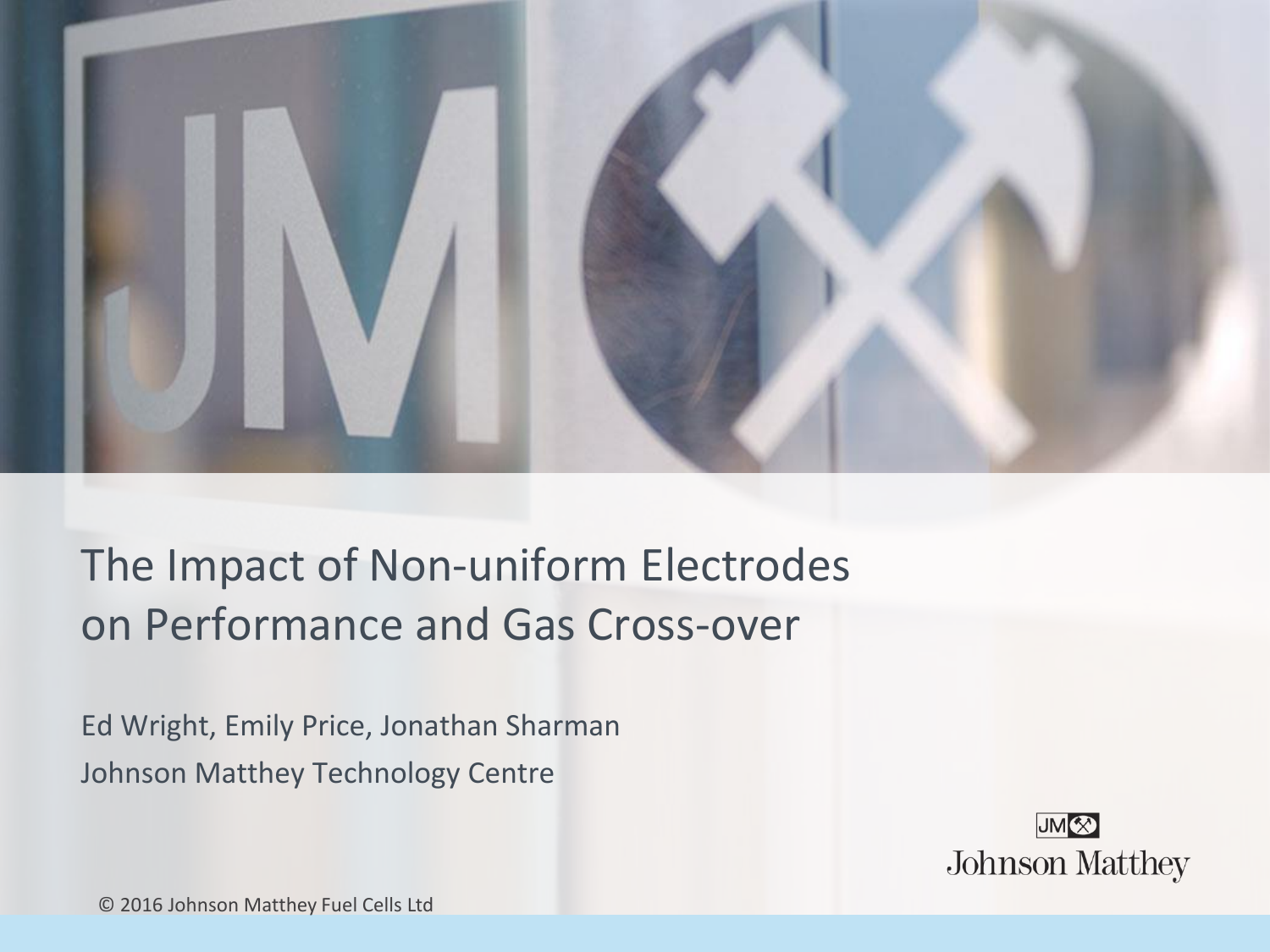# Challenges for CCMs in PEMWE



Main target for PEMWE is cost reduction

- CCM one of the main focusses of cost reduction
	- Thrifting PGM content in catalyst layers
		- Novel catalysts both supported and unsupported being developed
	- Reducing membrane resistance
		- Thinner membranes
	- Reducing hydrogen crossover
		- Modifying chemistry / adding recombination catalyst
- Need to do above while maintaining performance and durability
- Porous titanium current collectors also add a significant cost
	- Tighter tolerances significantly increase costs
- CCM needs to interact well with the current collector to allow reduction in hardware costs



© 2016 Johnson Matthey Fuel Cells Ltd

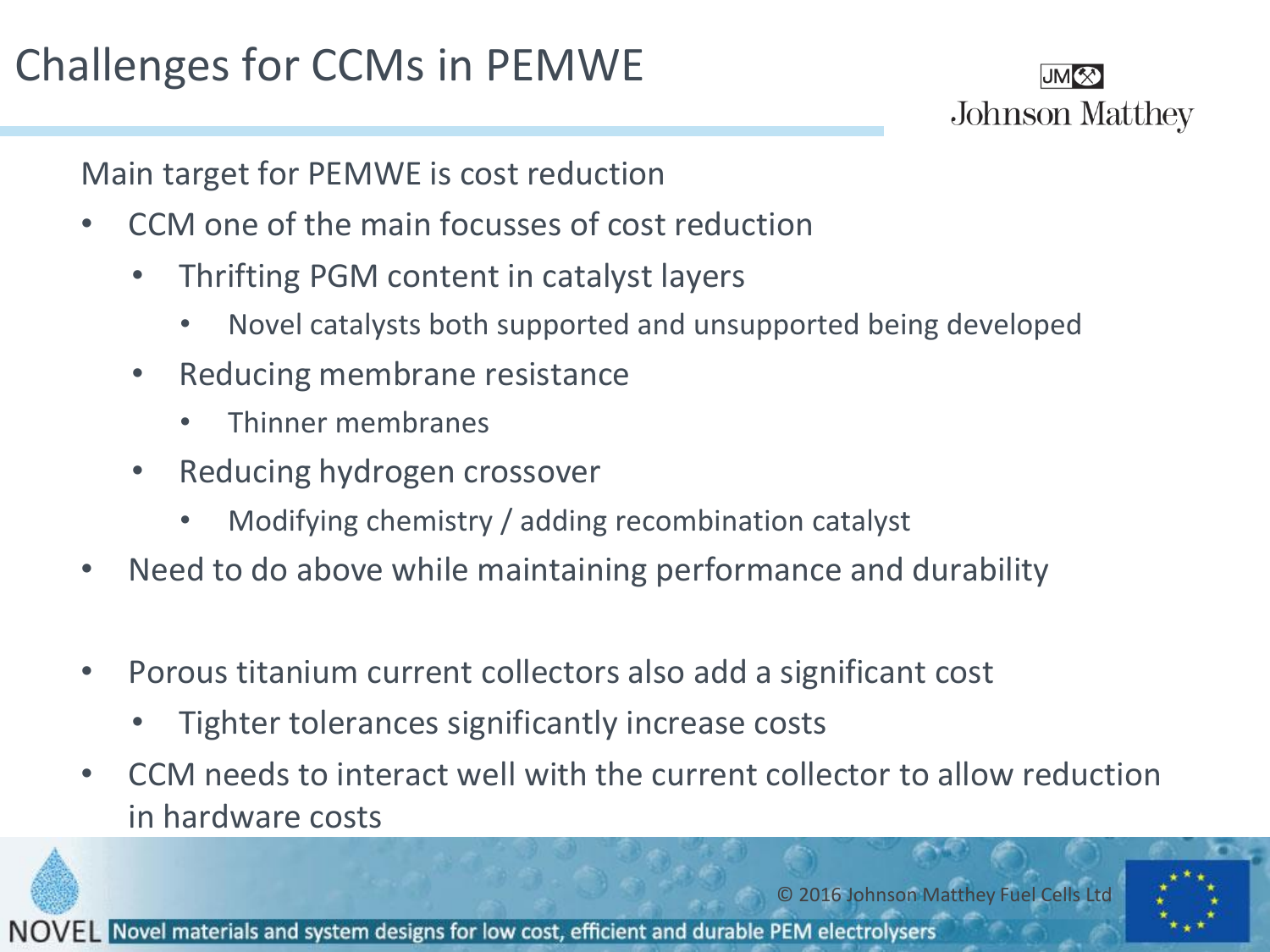# Cell sealing of typical single cell





- Cell compressed by 9 bolts on edge, using fixed torque
- Assembly carried out at room temperature and with dry MEA
- Heating cell and hydrating MEA will lead to expansion of different components and so may affect compression



© 2016 Johnson Matthey Fuel Cells Ltd

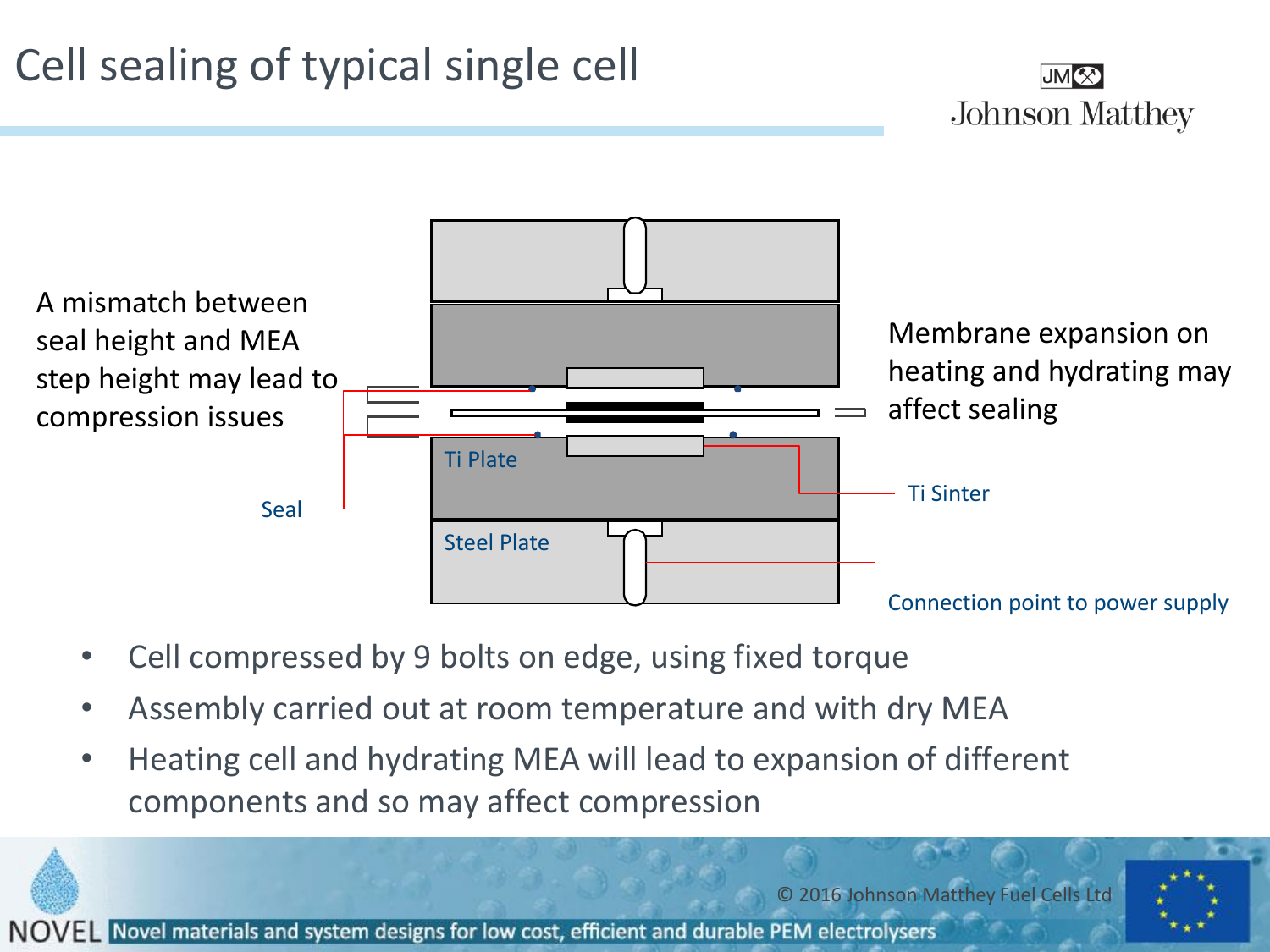#### Sinter thickness



4



#### All sinters nominally 1 mm thick

GKN sinters have 40 µm variation within a sheet and 90 µm across the batch Mott sinters have <10  $\mu$ m variation within a sheet and  $\sim$ 10  $\mu$ m across the batch Weight / Density shows similar trends

© 2016 Johnson Matthey Fuel Cells Ltd Novel materials and system designs for low cost, efficient and durable PEM electrolysers **NOVEL**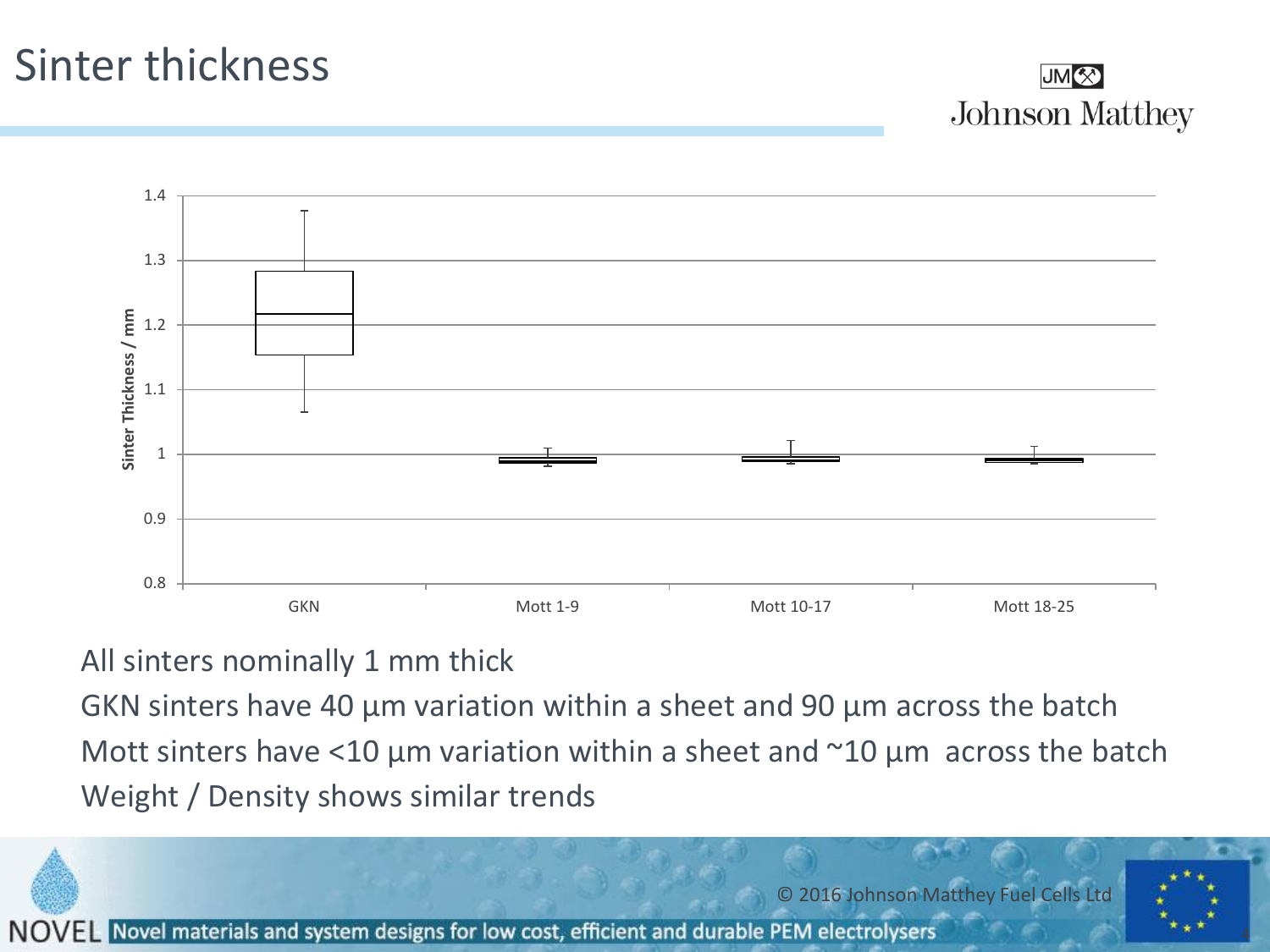# Surface profiles of typical sinters

#### **JMK Johnson Matthey**



- Preparation method can have a significant effect on sinter
	- Cutting method can affect long range shape (bowing)
- Both sinters have similar roughness values
	- Ra values of 10.9 and 10.2 for GKN and Mott respectively
	- Gravity sintered (Mott) gives similar roughness above and below surface
	- Pressure sintered (GKN) has flat top surface with deep pores

© 2016 Johnson Matthey Fuel Cells Ltd

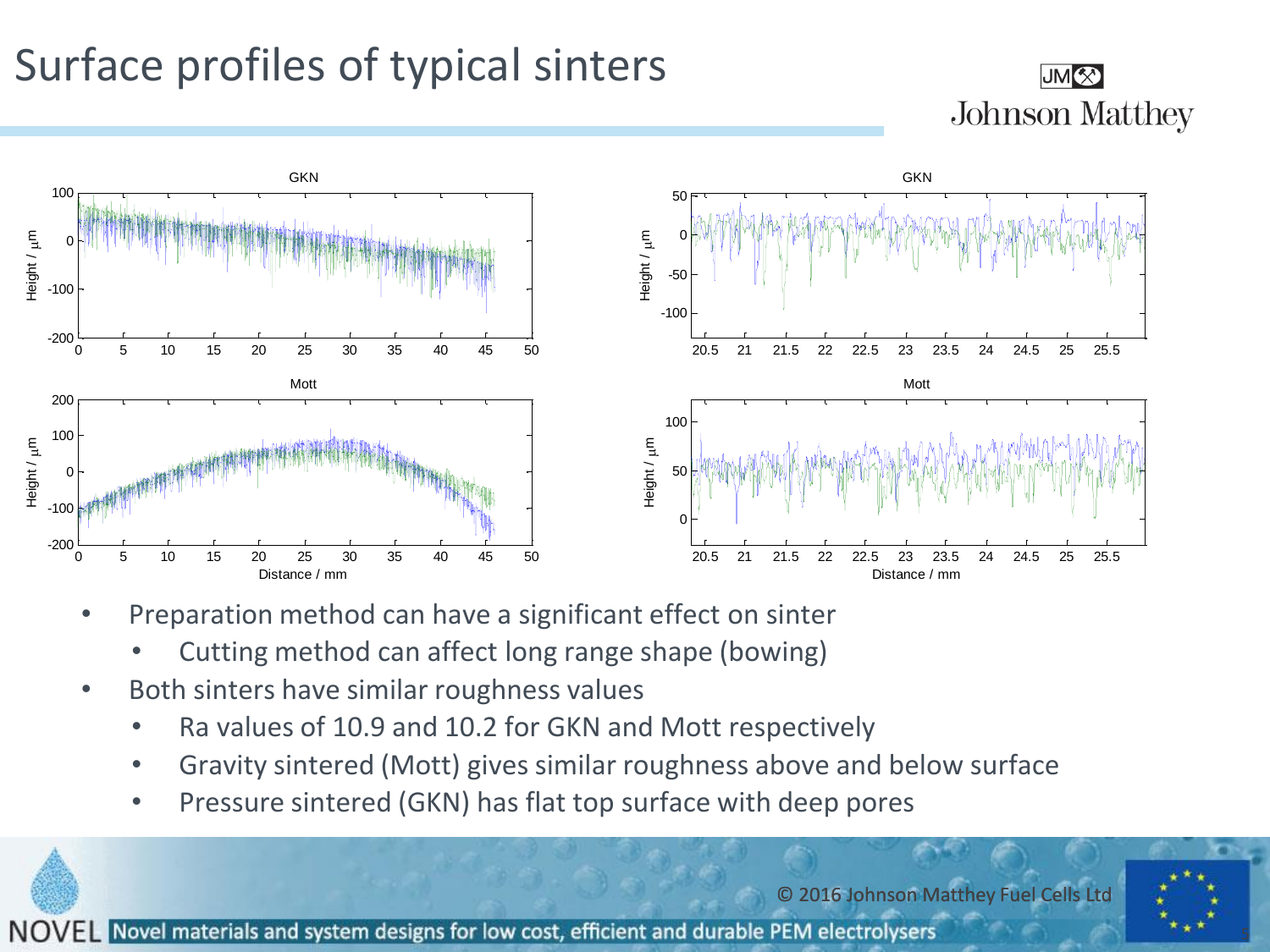## Complete anode plate assembly





- Step height can vary up to 400 µm from plate depending on sinter and orientation
- Hard for < 200 µm CCM to accommodate such variation
- What are the effects of the non-uniform compression?

© 2016 Johnson Matthey Fuel Cells Ltd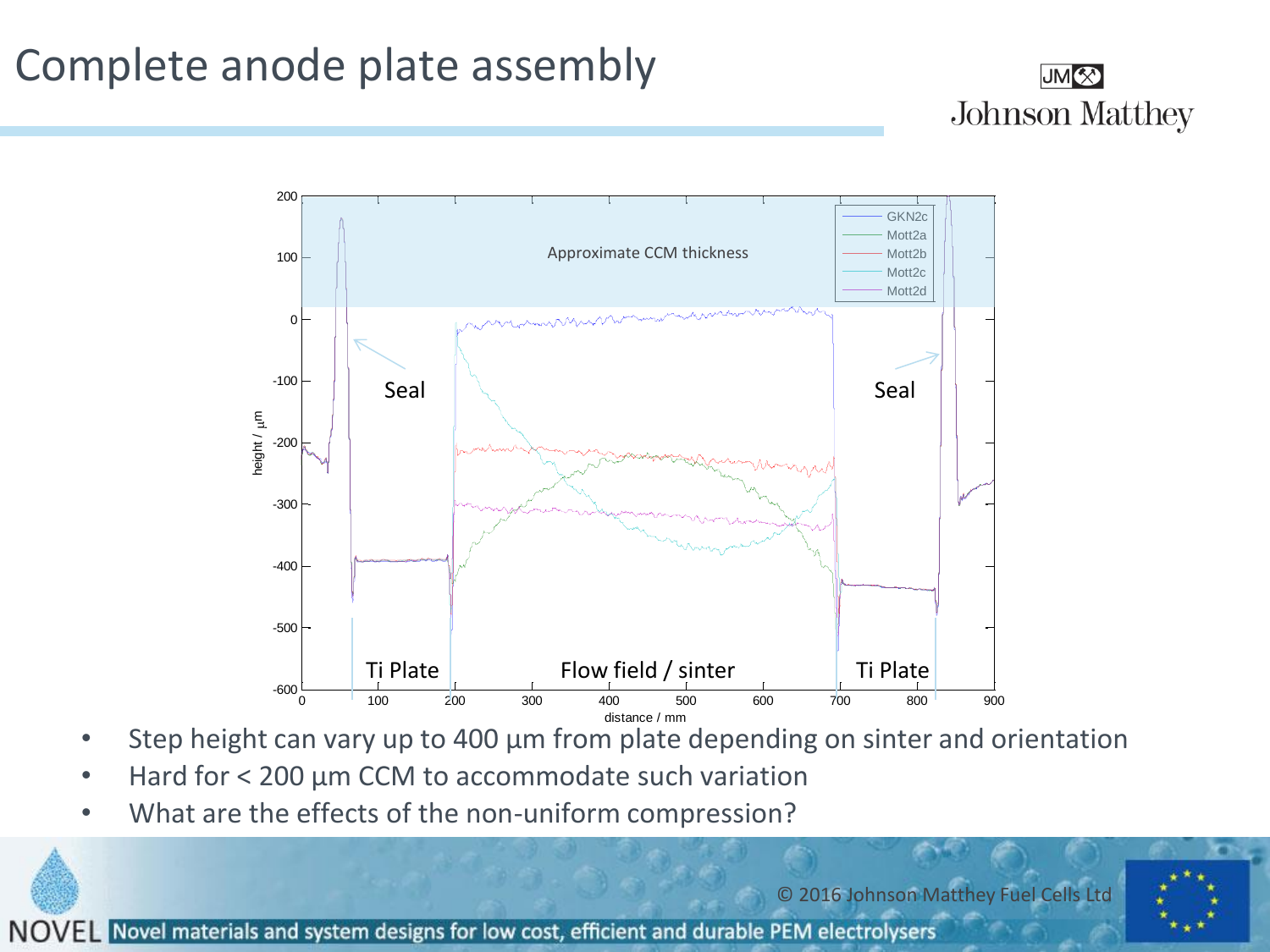## Experimental setup



- Baltic fuel cell QCF25 cell hardware used
	- 5 x 5 cm active area
	- Ti flowfield on anode and C flowfield on cathode
		- Ti sinter as anode current collector
		- SGL 10BB carbon paper as cathode current collector (420 µm thick)
	- Compression measurement device fitted
		- Piston to control clamping force on active area
		- Linear transducer for displacement monitoring
	- Current mapping included
		- S++ system fitted behind cathode flowfield
		- 100 segments measured
- In house test station operating at 60 °C, ambient pressure, 500 ml min-1 water flow rate
	- Hydrogen crossover measured with TCD
- Tests carried out with in-house MEAs



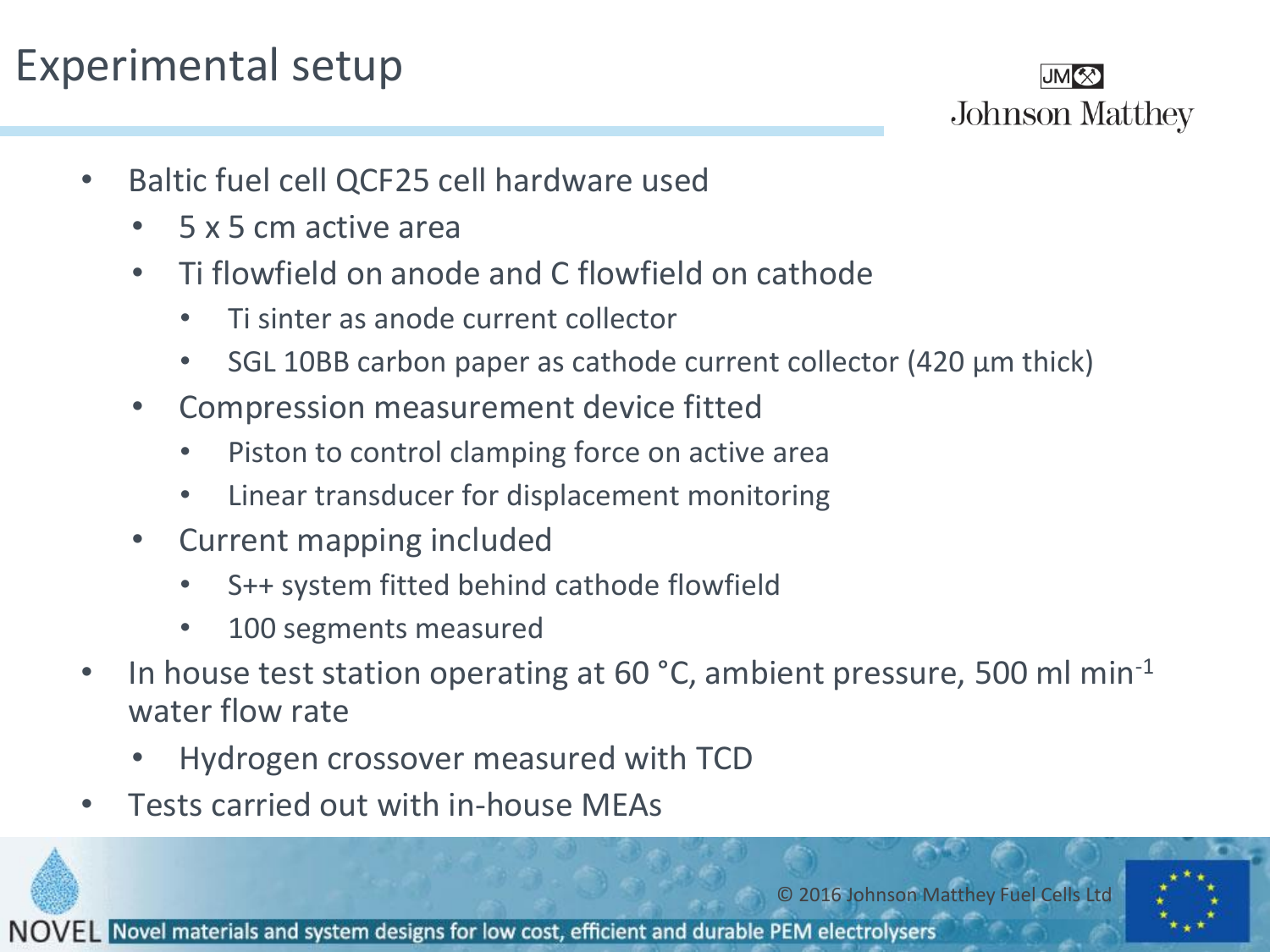# Effect of increased compression





- MEA:  $\text{Iro}_2$  (2mg cm-2) | N117 | Pt black (1 mg cm-2)
- Operation at 500 mA  $cm<sup>-2</sup>$  (12.5 A total)
- Compression increased from  $0.5 5.5$  bar  $(0.16 1.72$  N mm<sup>-2</sup>) in 0.5 bar steps
- Cell voltage drops by  $\sim$  100 mV at 0.5 A cm<sup>-2</sup> operating point as compression increased
	- Displacement of 60  $\mu$ m occurs as clamping force increased likely to be carbon paper compressing

© 2016 Johnson Matthey Fuel Cells Ltd

8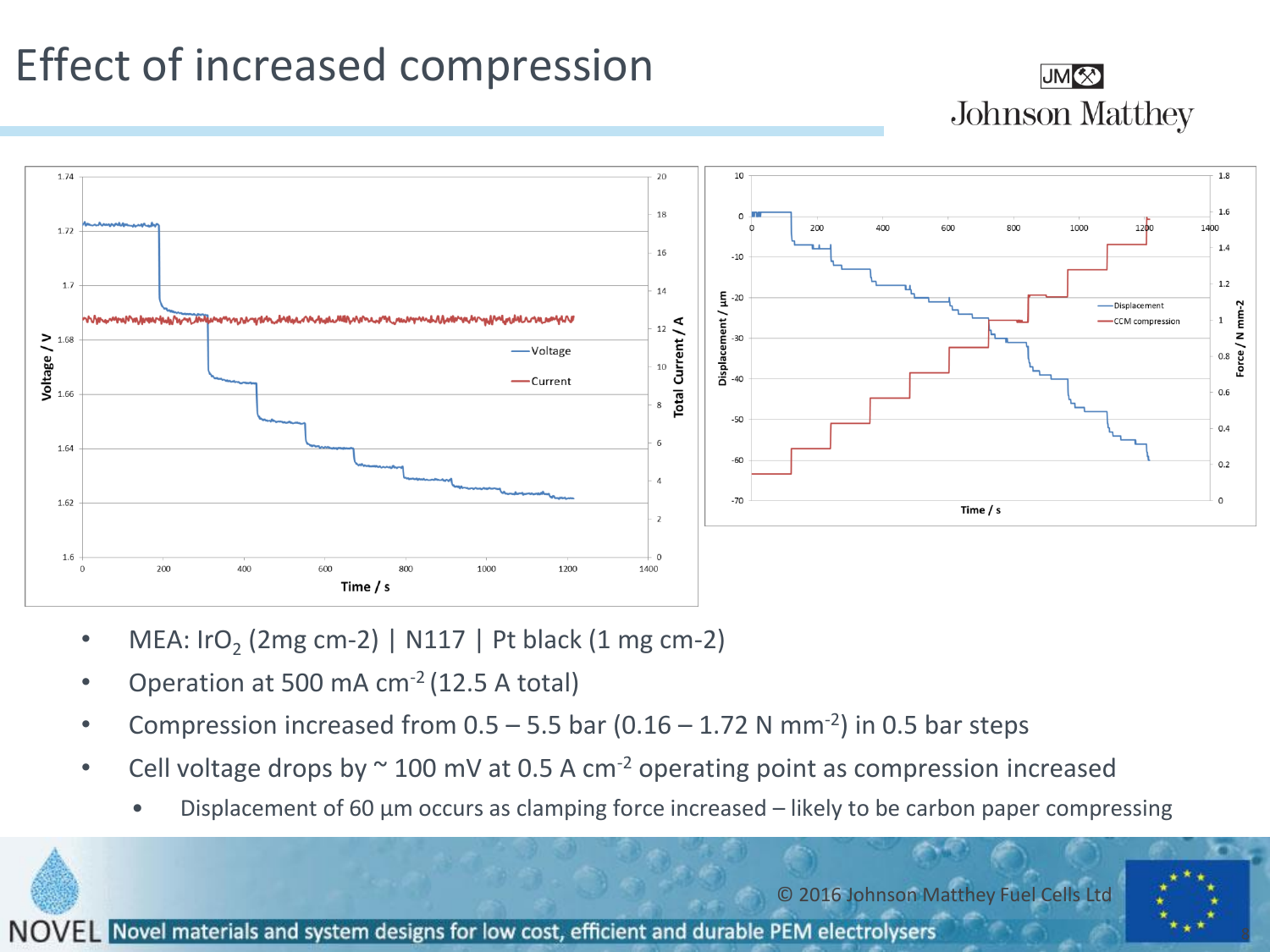## Effect of increased compression - crossover





- Crossover decreases as compression increased
- All other cell parameters kept constant
	- Crossover not expected to be affected by compression / operating voltage

© 2016 Johnson Matthey Fuel Cells Ltd

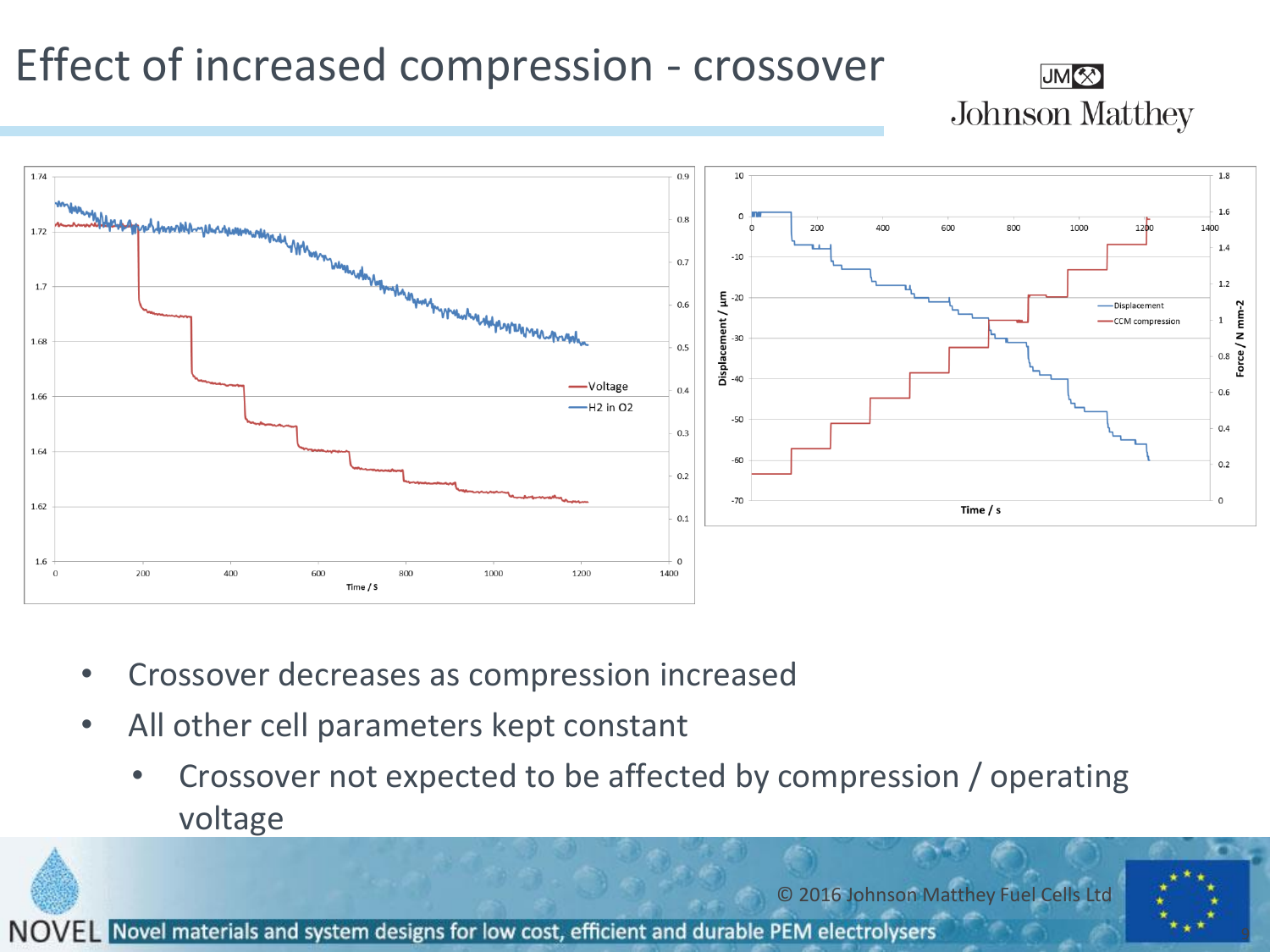### Current mapping during compression



- Compression stepped from 0.5 bar to 5.5 bar in 10 steps of 120s
- Histograms show number of segments (%) operating within a current range
	- Far left bar indicates number of inactive segments
- At low compression 70% is inactive, at 2.75 bar 30% is inactive and at 5.5 bar  $\approx$  10% is inactive

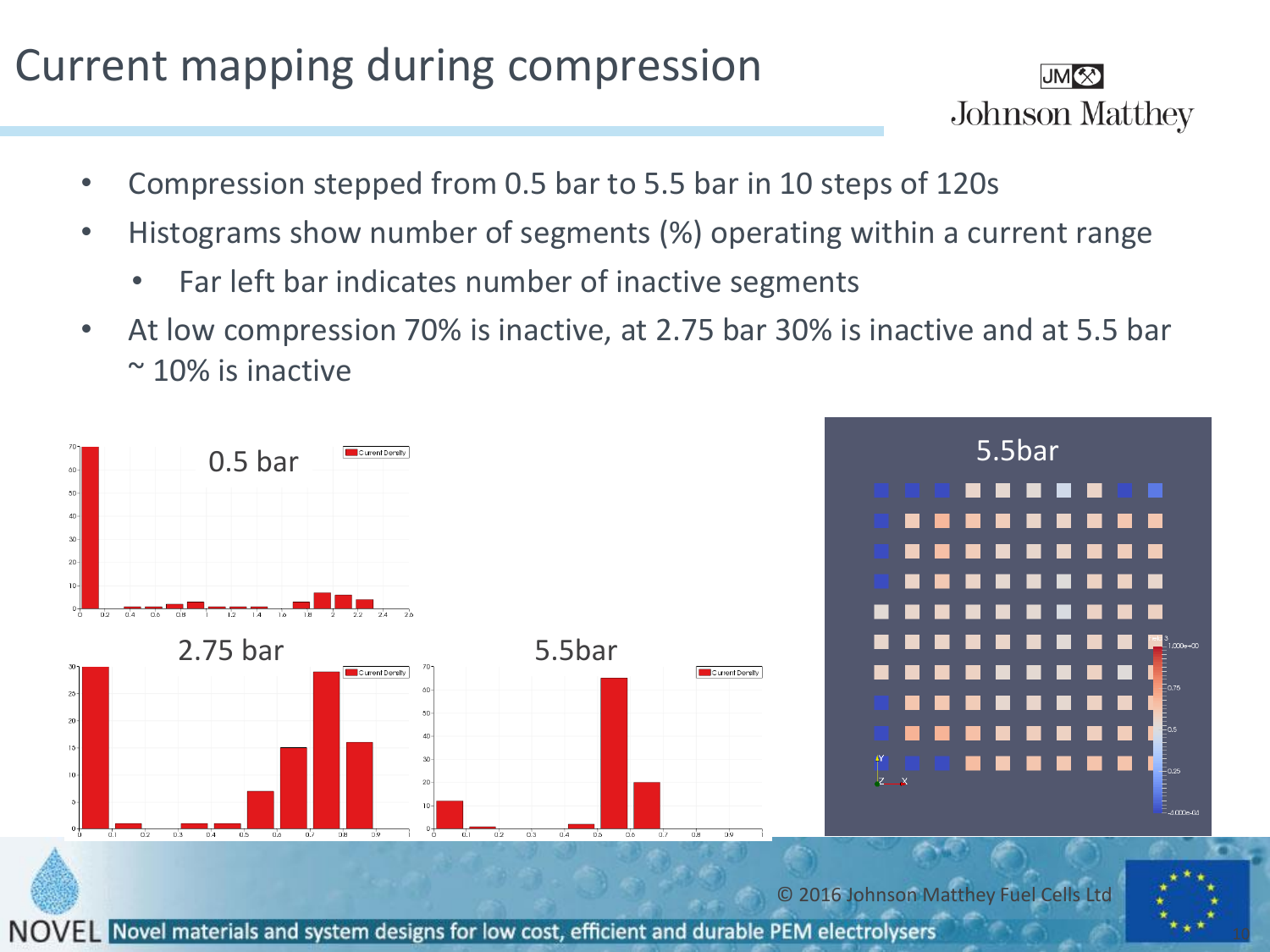# Segmented polarisation curve 2 bar compression



- Uncoated Mott sinter used with 10BB cathode GDL
	- Test carried out after compression test so GDL may be compression set
- Significant performance difference between segments
- Some segments are saturated so not reporting true current density
- ~30% of area inactive

© 2016 Johnson Matthey Fuel Cells Ltd

**JMK** 

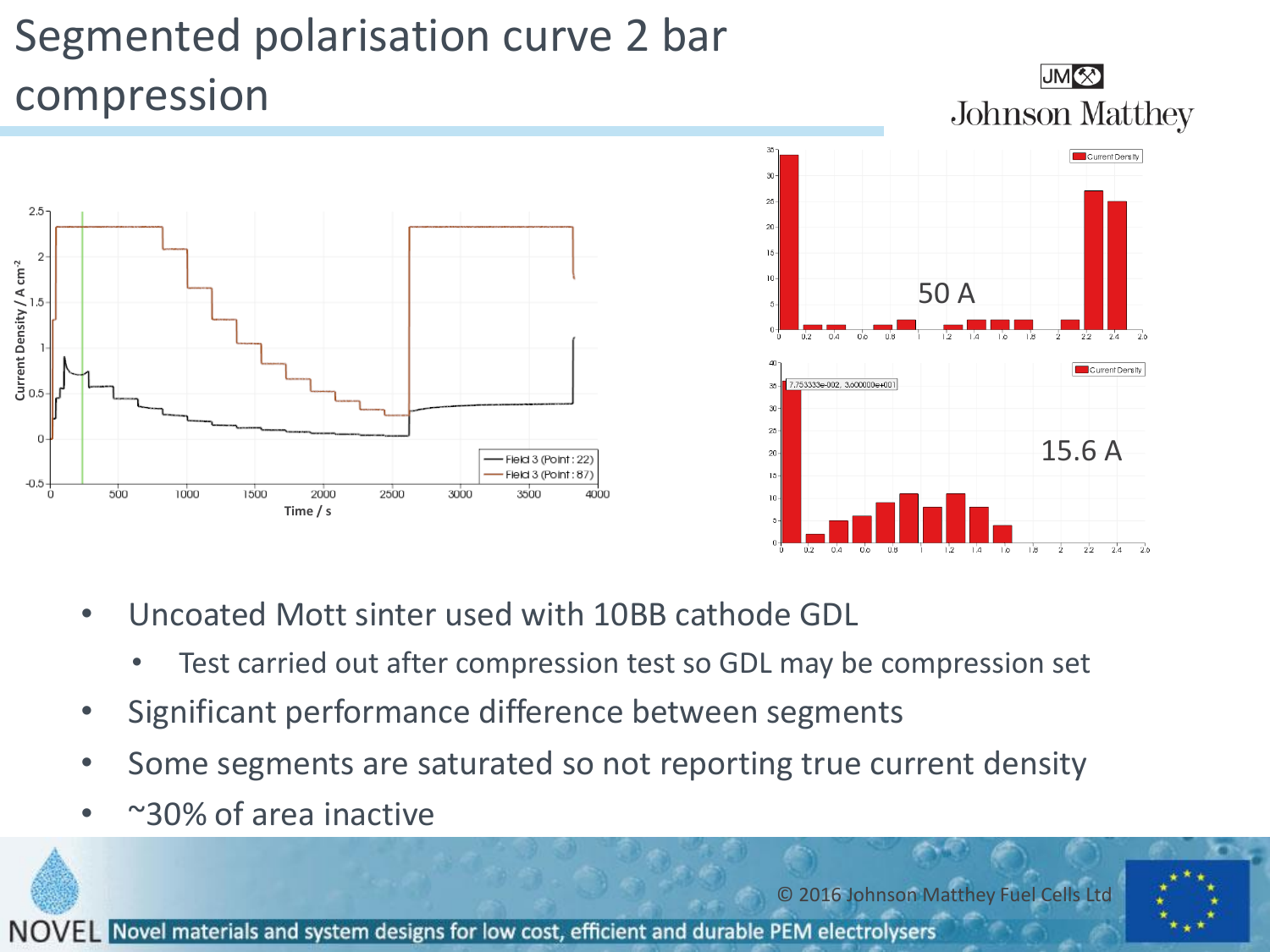## Segmented polarisation curve 5.5 bar

#### JM<sup>(X)</sup> **Johnson Matthey**





- Significant improvement in uniformity
- Still significant region inactive (15 20%)
- Fresh GDL may improve uniformity further

© 2016 Johnson Matthey Fuel Cells Ltd

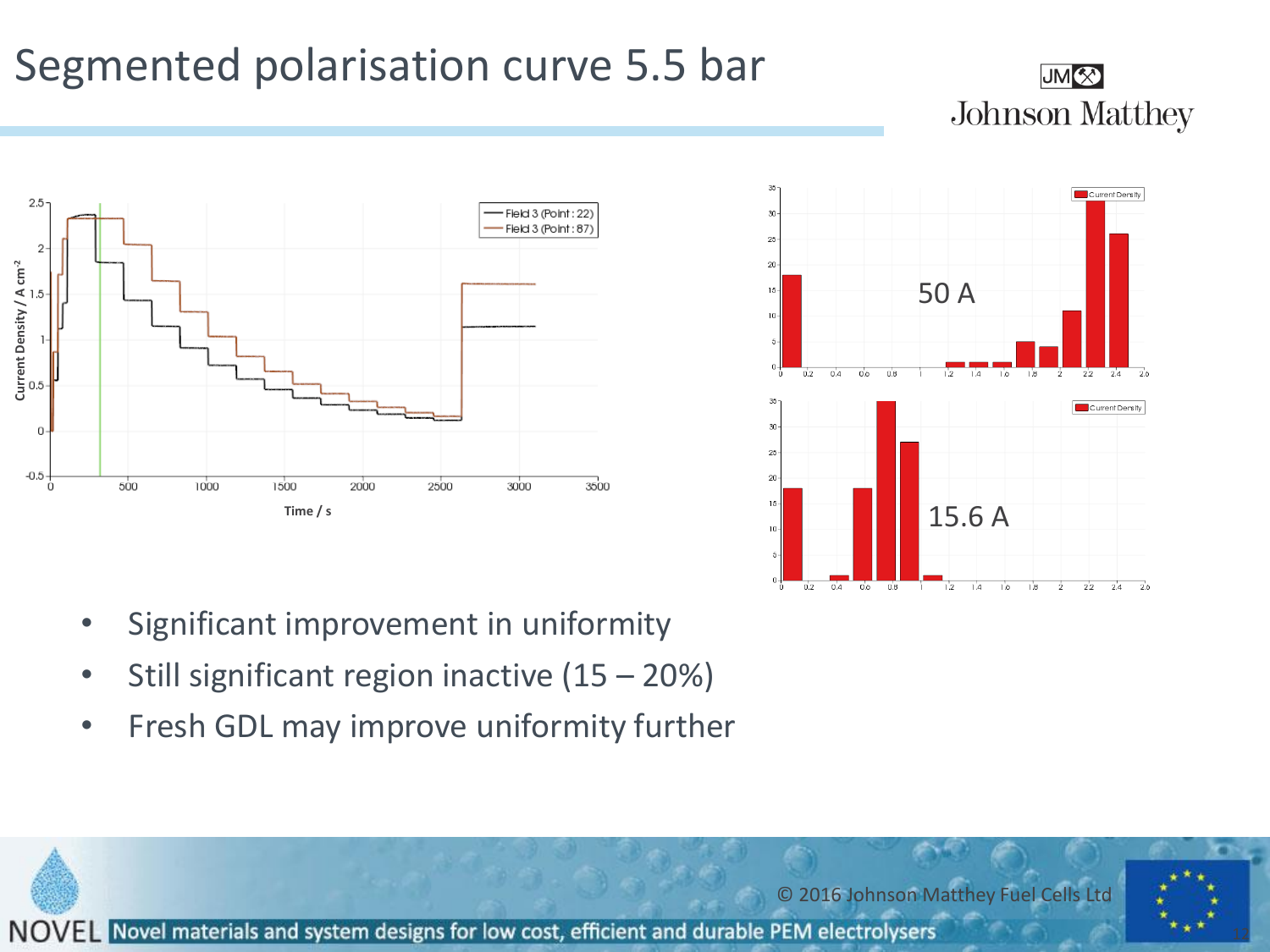## Overall Polarisation

**NOVEL** 





- Crossover can be seen to increase as current density increases
	- Typically expect fixed diffusion through membrane and so lower crossover at higher currents (increased  $O<sub>2</sub>$  production)
	- Effect more dramatic for lower compression / less uniform layer

© 2016 Johnson Matthey Fuel Cells Ltd Novel materials and system designs for low cost, efficient and durable PEM electrolysers

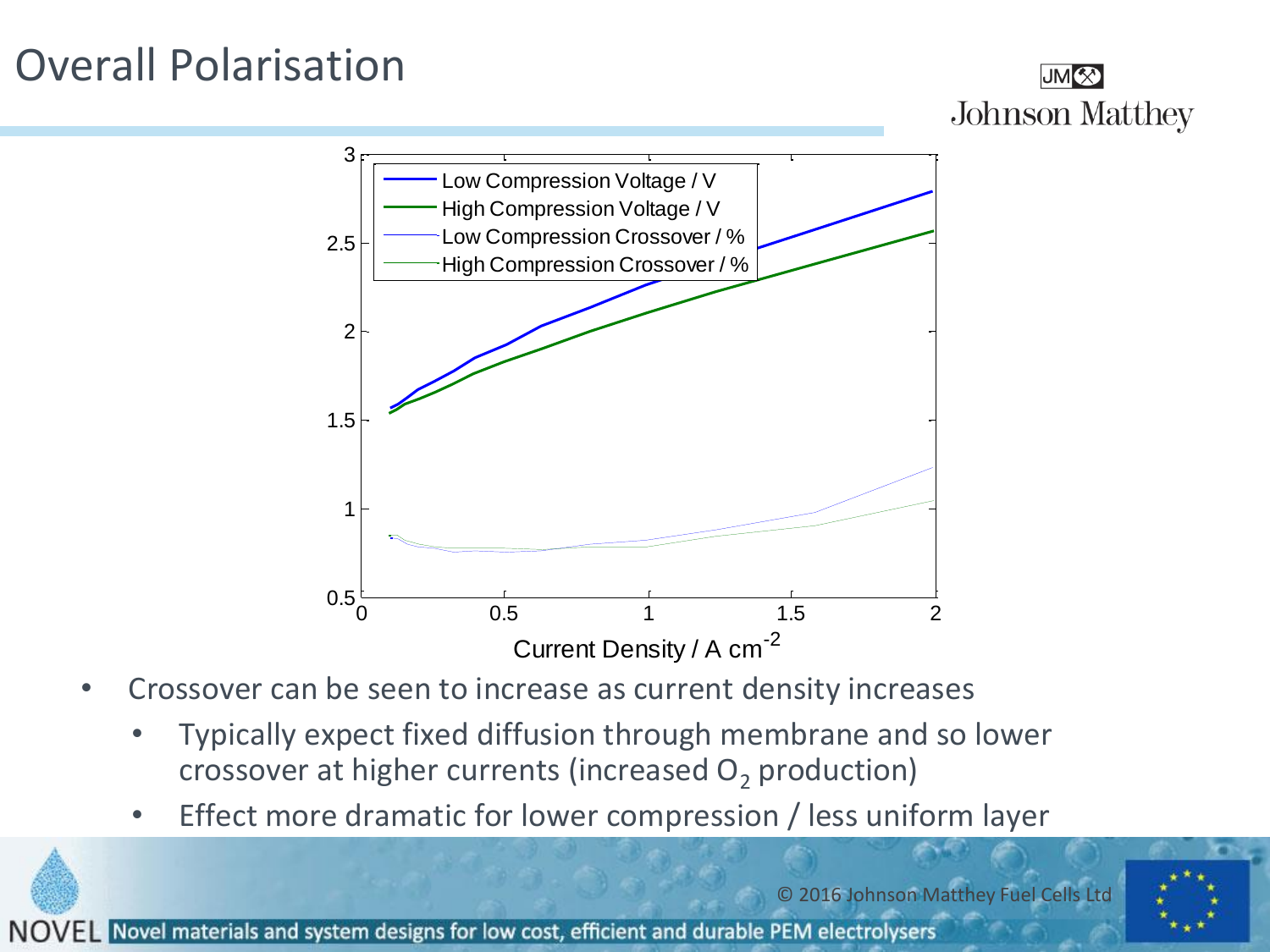## Performance of supported Ir catalysts





- Layers with lower catalyst loadings or novel OER catalysts can show increased sensitivity to compression / contact resistance
- Effects cannot always be removed by increasing cell compression
	- Over compression can crush carbon papers or crack plates

© 2016 Johnson Matthey Fuel Cells Ltd

14

NOVEL Novel materials and system designs for low cost, efficient and durable PEM electrolysers

Data provided by SINTEF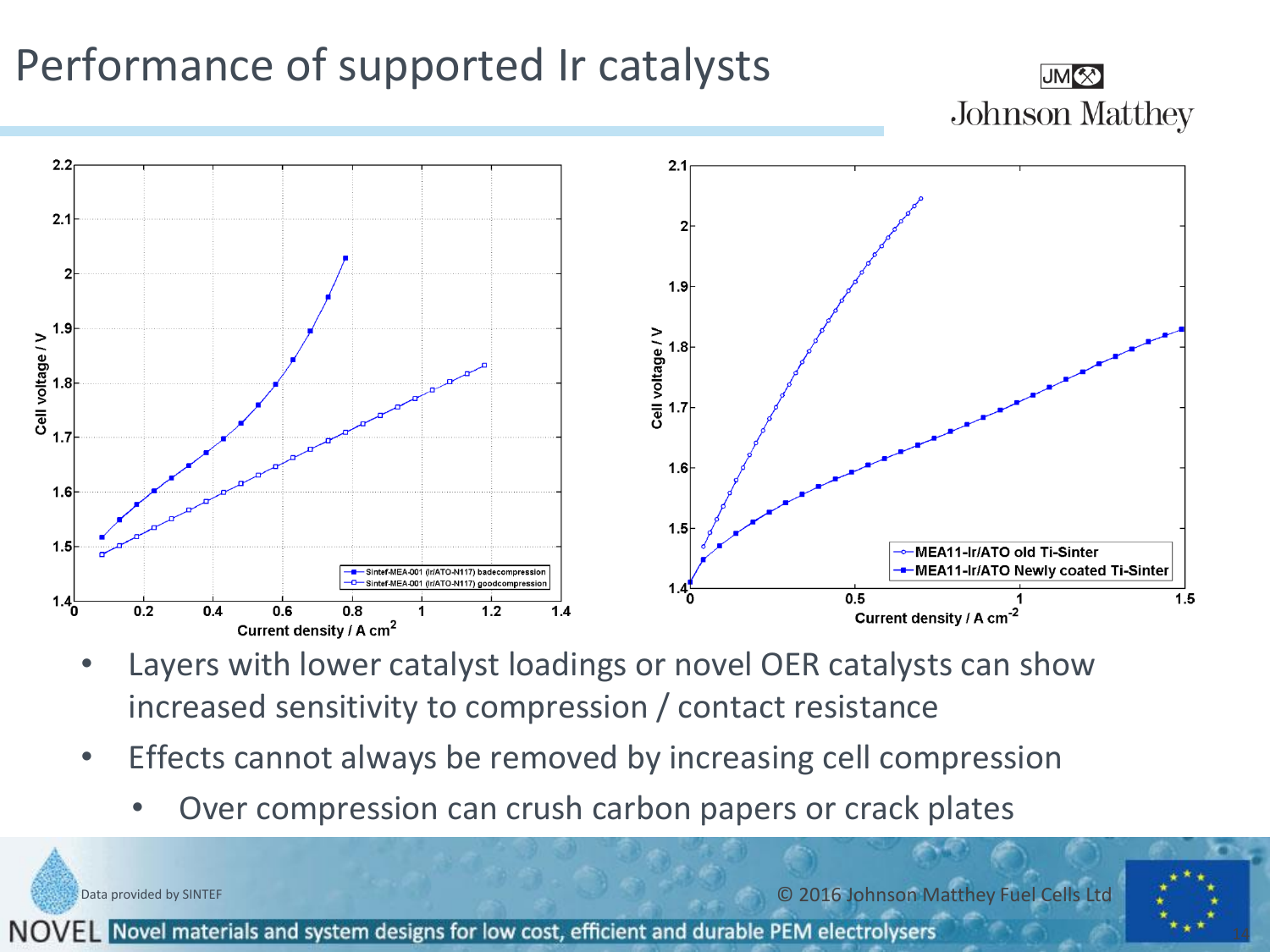## Effect of sinter on catalyst layer







- Larger gaps in sinter may lead to inactive regions
- Effect will be exaggerated for thin layers
- Effect will be exaggerated for low conductivity layers
- Low activity regions may experience high voltages increasing oxidation of sinter and so rapidly deactivating completely

© 2016 Johnson Matthey Fuel Cells Ltd

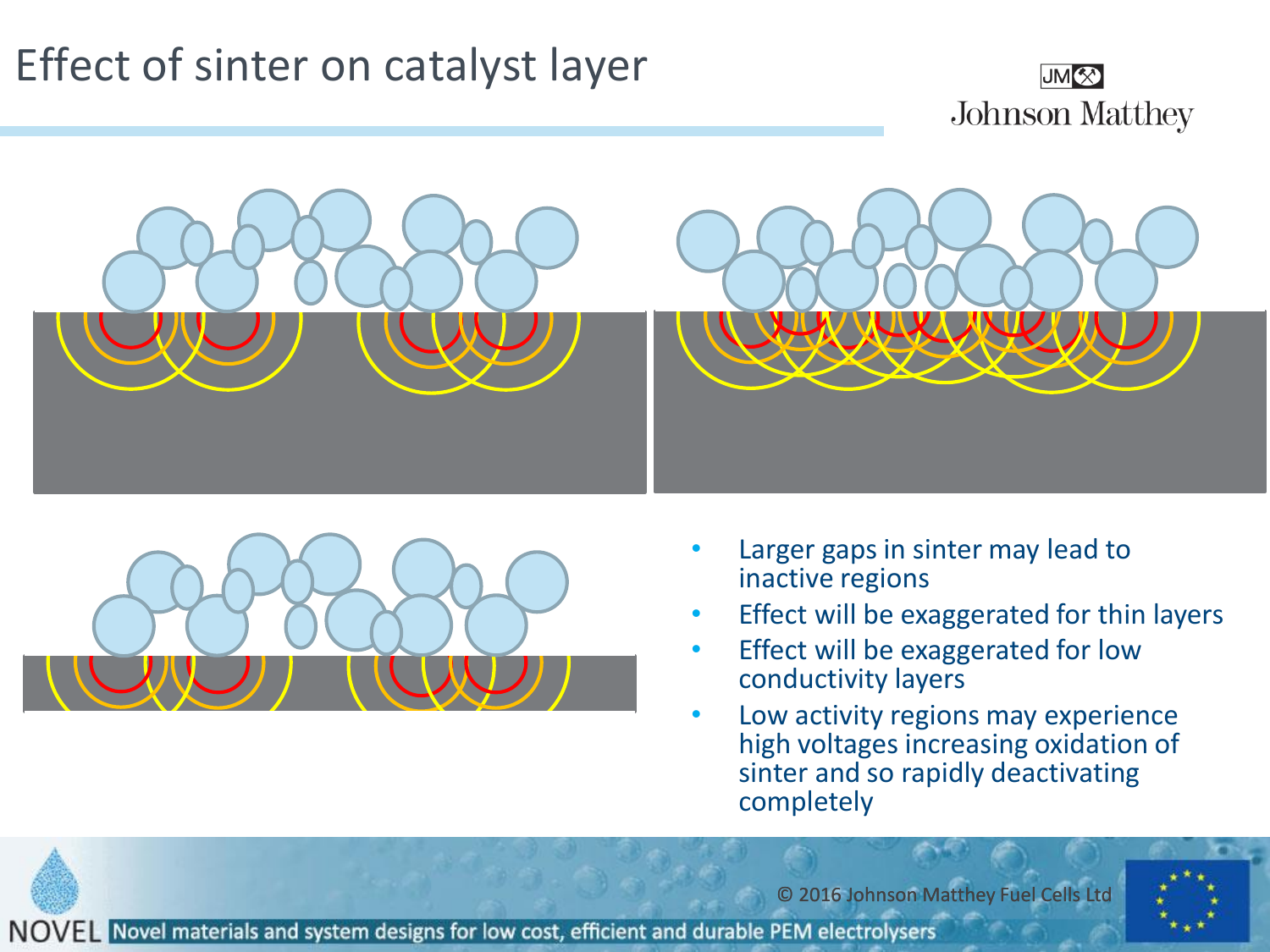# Effect on low loading layers





- Conventional IrO<sub>2</sub> layer printed at  $\sim$  2 mg<sub>Ir</sub> cm<sup>-2</sup>
- Novel IrO<sub>2</sub> layers printed at  $\sim$  1 mg<sub>Ir</sub> cm<sup>-2</sup>
- Thin reinforced membrane with recombination catalyst used for all samples

- Lower loading catalyst layers more sensitive to cathode catalyst layer
- Pt on C cathode will be thicker and more compressible than Pt black

© 2016 Johnson Matthey Fuel Cells Ltd

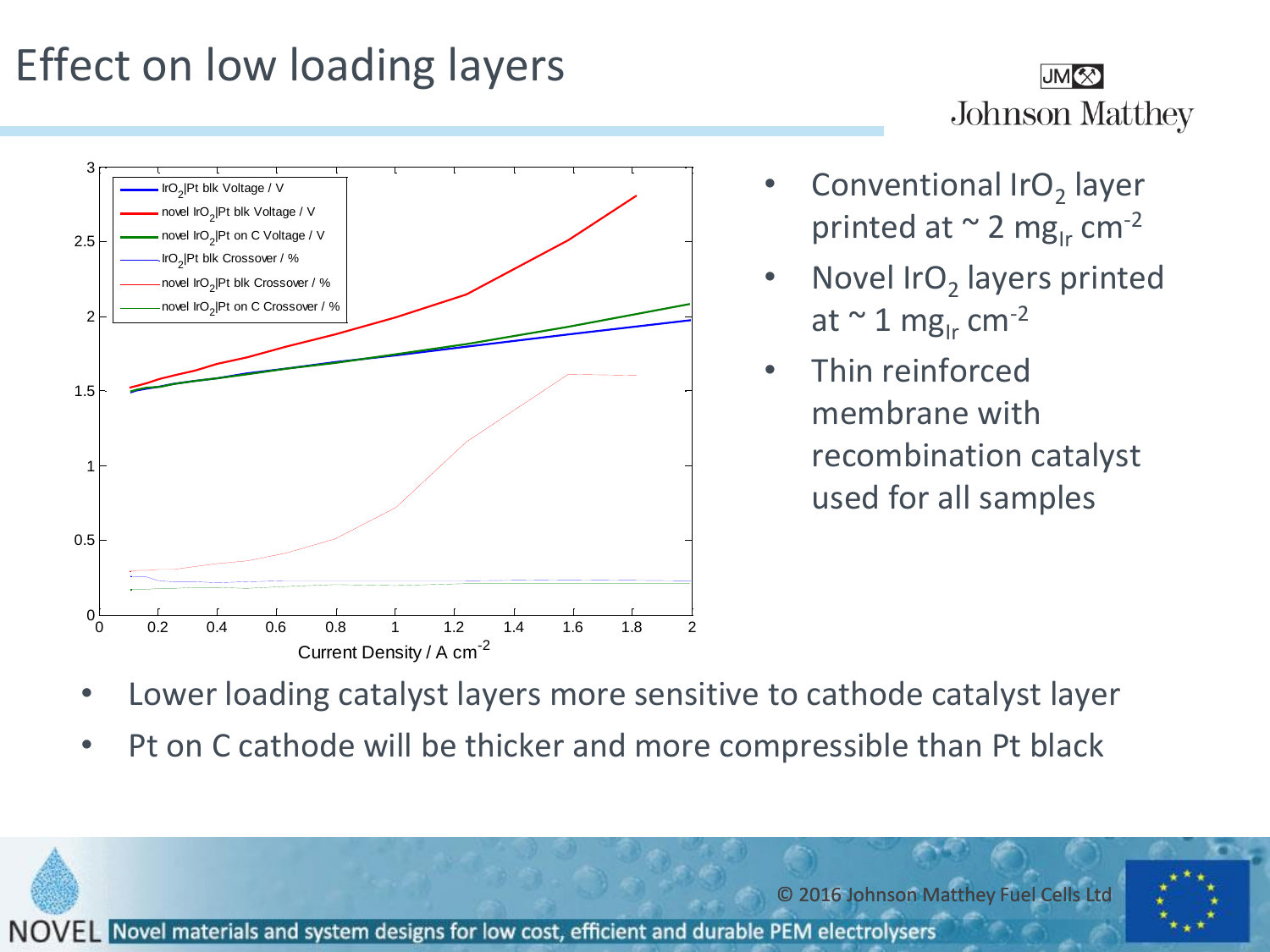# Current Mapping

IrO<sub>2</sub> black 2 mg<sub>Ir</sub> cm<sup>-2</sup> anode, Pt black cathode, recom cat membrane, 5.5bar,  $60^{\circ}$ C

Novel IrO<sub>2</sub>  $\sim$  1 mg<sub>Ir</sub> cm<sup>-2</sup> anode, Pt black cathode, recom cat membrane, 5.5bar,  $60^{\circ}$ C





Novel IrO<sub>2</sub> 1 mg<sub>Ir</sub> cm<sup>-2</sup> anode, Pt/C cathode, recom cat membrane, 5.5bar,  $60^{\circ}$ C



- Current maps taken from highest current density
- Conventional 2 mg<sub>Ir</sub> cm<sup>-2</sup> layer shows most uniform activity
- Novel 1 mg<sub>Ir</sub> cm<sup>-2</sup> anode with Pt black cathode shows worst uniformity
	- Novel 1 mg<sub>Ir</sub> cm<sup>-2</sup> anode with Pt on C cathode more uniform but not as good as thicker commercial IrO<sub>2</sub> layer
- Cathode / overall CCM thickness may be important for good contact

© 2016 Johnson Matthey Fuel Cells Ltd

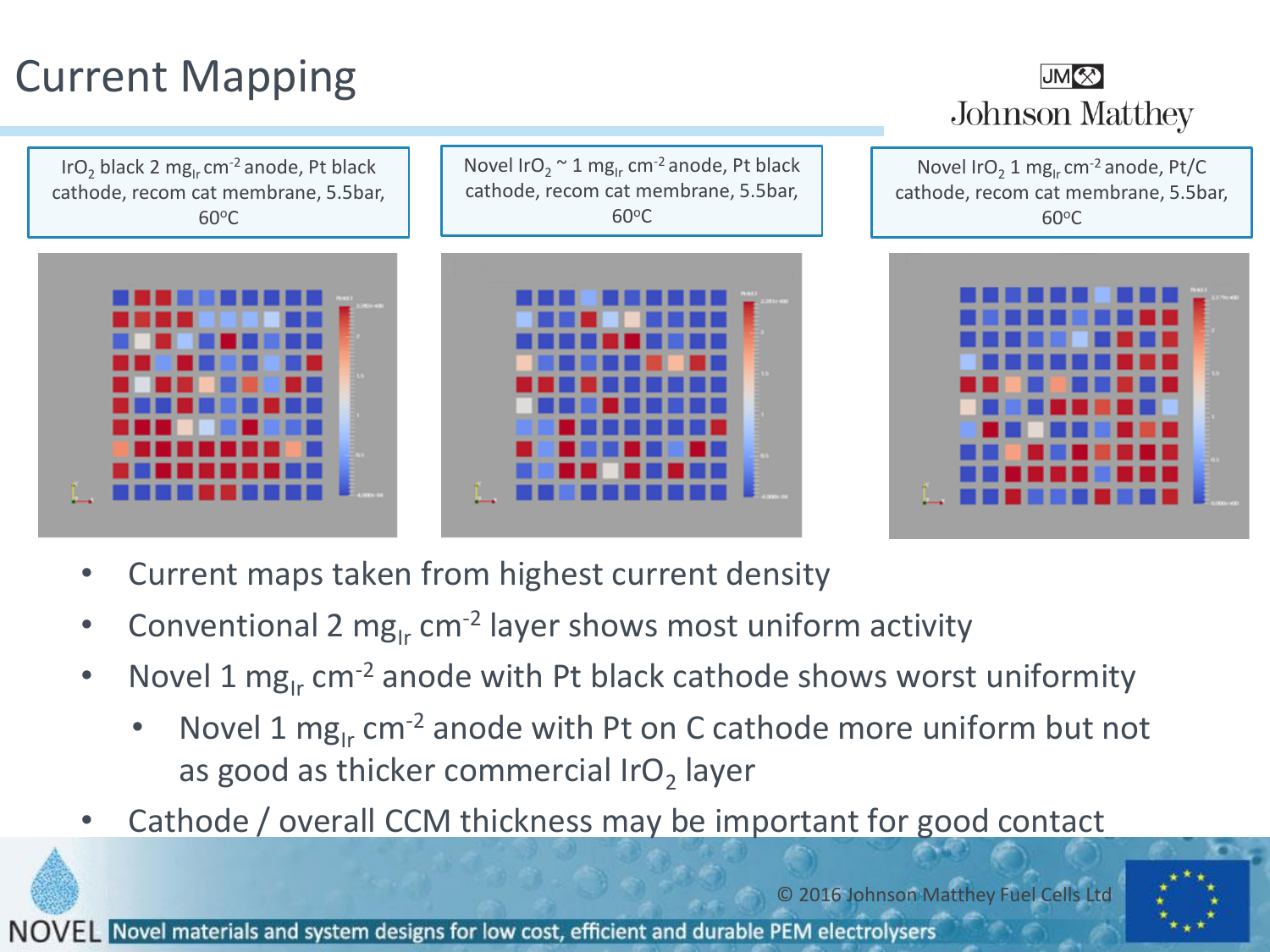## **Conclusions**



- Poor compression leads to non-uniform PEMWE performance
- Gas crossover increases with decreasing uniformity
	- Crossover seen to increase at high current densities for non-uniform layers
- Sinters vary considerably in thickness, curvature and contact with CCM
	- Thickness variations of similar magnitude to total CCM thickness
	- Poor compression / contact leads to non-uniform performance
- Novel OER catalysts or reduced loadings will exaggerate the effects
- Cathode type / thickness can help improve uniformity / crossover
- Thinner membranes will reduce the ability of the CCM to compensate for hardware variations
- Machining components to give < 100 µm variation for plate / current collector combination not practical
- CCM / Hardware interactions need to be well understood to help reduce costs



© 2016 Johnson Matthey Fuel Cells Ltd